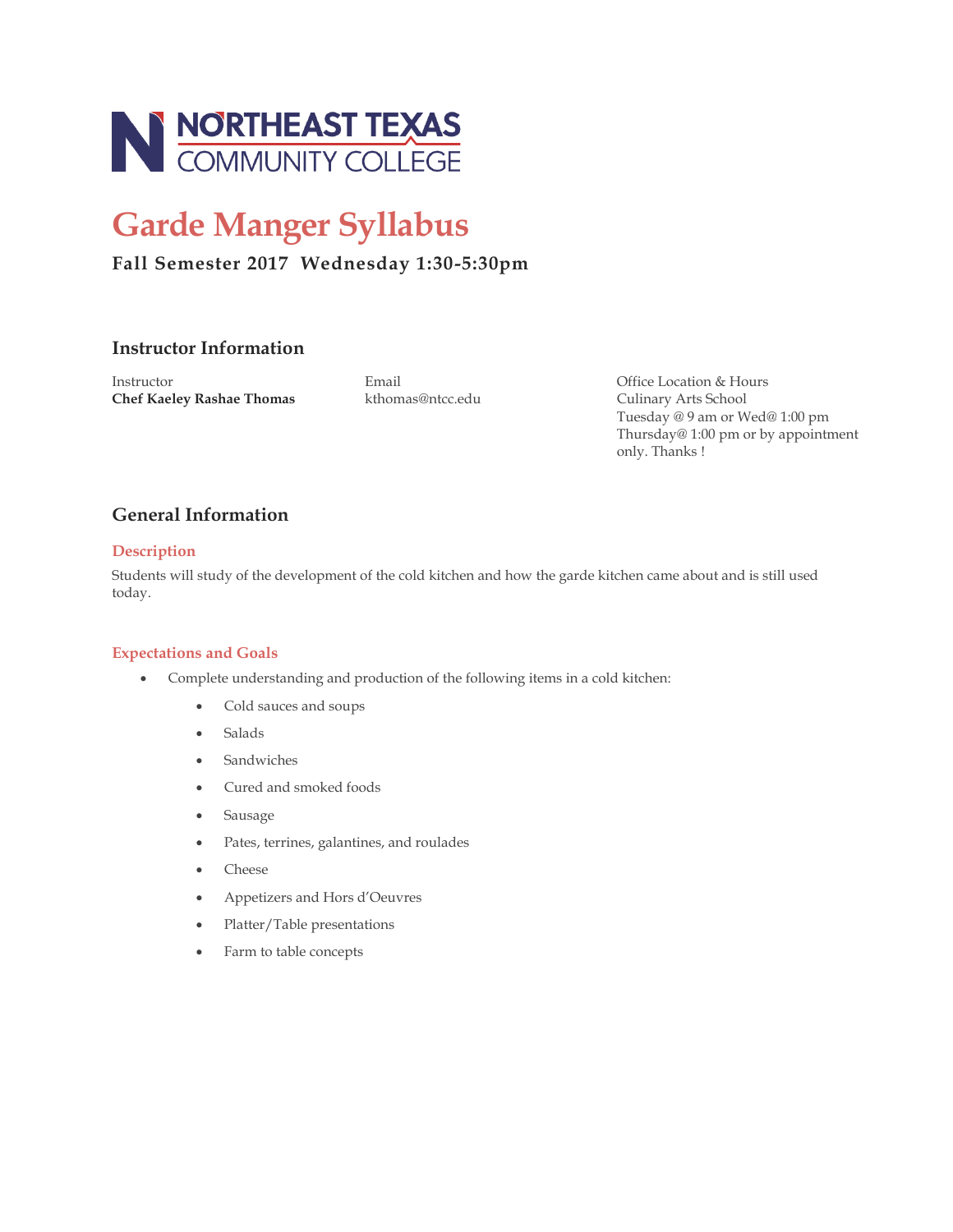# **Course Materials**

## **Required Materials**

**Dress Code for all Culinary Department Classes** – please arrive at class in uniform. No students will be permitted in the lab/class without proper uniform. Any missing item will result in loss of uniform points

#### **No exceptions.**

**Uniform is as follows:**

- **CLEAN** Chef Coat
- **CLEAN** Chef checkered black and white Pants
- **CLEAN** Chef Hat & non-slip Shoes

**Equipment Needed** for this class:

• Knife Kit, Notebook, Pens/Pencils, Sheet Protectors, Spiral/Tablet, notecards, sharpie and a thermometer

### **Optional Materials**

• Some students like to keep a bleach pen and super glue in their knife kits.

## **Required Text**

**Textbook: Garde Manger: The Art and Craft of the Cold Kitchen 4th edition ISBN: 10: 0470587806**

# **Additional Information and Resources**

**Grading**: Quizzes: 20% Homework: 20% Daily Grade/Attendance: 20% Exams: 20% Projects: 20%

The grading scale below will be used to determine your final grade.

| 90-100       |   |
|--------------|---|
| 80-89        | В |
| 70-79        | C |
| $60 - 69$    | D |
| $59$ & below | F |

**Quizzes and Homework:** There will be written and oral quizzes and homework throughout the semester. These will be announced and unannounced. Your lab uniform line-up is also part of this grade. We will discuss all homework due dates and times prior to turning them in. Some assignments will require more class time and therefore will be finished during the following lecture class.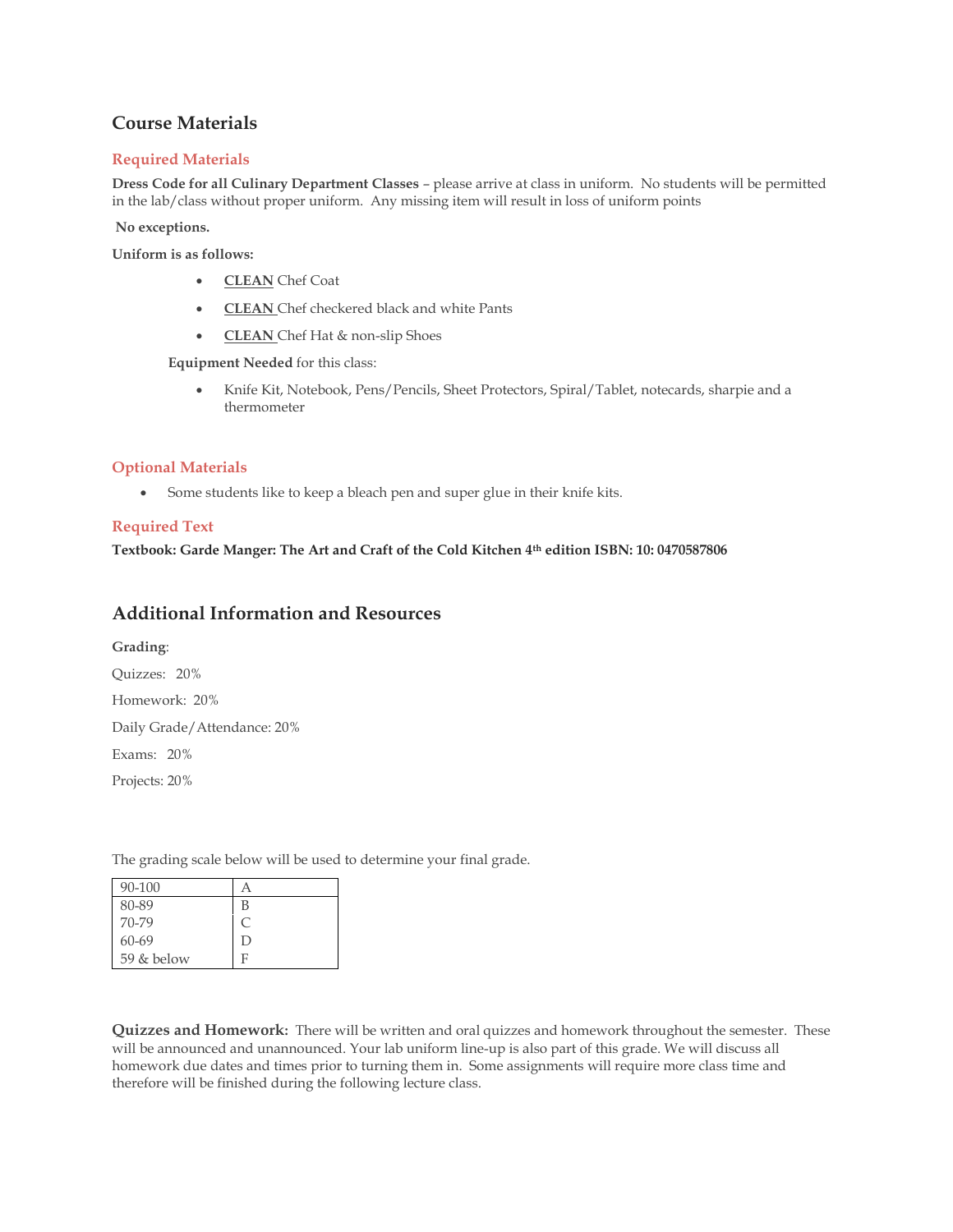**Practical:** Students will be required to test their skills on their own during two of these hands-on tests. THESE CAN NOT BE MADE UP. The practical goes with your written mid-term and written final for those respective grades.

**Class Participation:** Class participation is based on attendance, discussion, and participation. There will be no makeup days for class participation. Class attendance is required. If you have more than three unexcused absences, you should consult with me about your grade. Anyone who wishes to withdraw from class must take the responsibility to formally drop with the Registrar; otherwise a failing grade will be given.

### **PORTFOLIO INSTRUCTIONS:**

Comprehensive notebooks are to be kept throughout the semester. Pictures of finished recipes and complete dishes are encouraged. This notebook is for you, it will contain everything you learn in this class and will be a valuable tool for you to have in the future.

- Each student will keep a extensive notebook for this class
- Notebook is to be turned in on Monday during the week of Friends and Family
	- No late notebooks will be accepted, failure to turn in notebook will result in a grade of ZERO.
- Notebook is to include:
	- Title Page (Your name & Class Name)
	- Class Notes (your notes, not someone else's!) typed or hand written
	- All recipes and pictures (CLEAN!) with notes on back, or attached
		- All recipes should have grade you received in the top right corner
		- Pictures should be with or right behind recipe
	- All Class Handouts
	- All quizzes/tests
	- All homework not related/attached to recipes
	- All sections should be separated and labeled

#### **Lab Clean-Up**

All students are expected to participate in class/lab clean up. You are responsible for your tools, dishes and area during production; once graded, you are expected to help out in the clean-up process.

- All dishes/pots and pans/bowls/utensils will be washed, dried and stored properly.
- All equipment will be cleaned and wiped down with sanitizing solution.
- All small parts will be stored with their accompanying equipment (lid/blades with the processor, etc.)
- Floors will be thoroughly swept, trash bagged and removed to the outside bins, then mopping. Mopping will be final activity before class dismissal.
- Dirty towels will be placed in washing machine
- Failure to participate actively in clean-up will result in a zero-grade for the day.
- Our profession is one based on tradition and respect. Respect your instructor, your chefmates, your kitchen and most of all, respect yourself.

#### **Lab etiquette:**

#### **In addition to having all recipes and equipment you will need to abide by the following kitchen policies:**

- No jewelry except a wedding ring (absolutely no facial piercings and only one small pair of earrings such as studs –male or female)
- Clean shaven faces only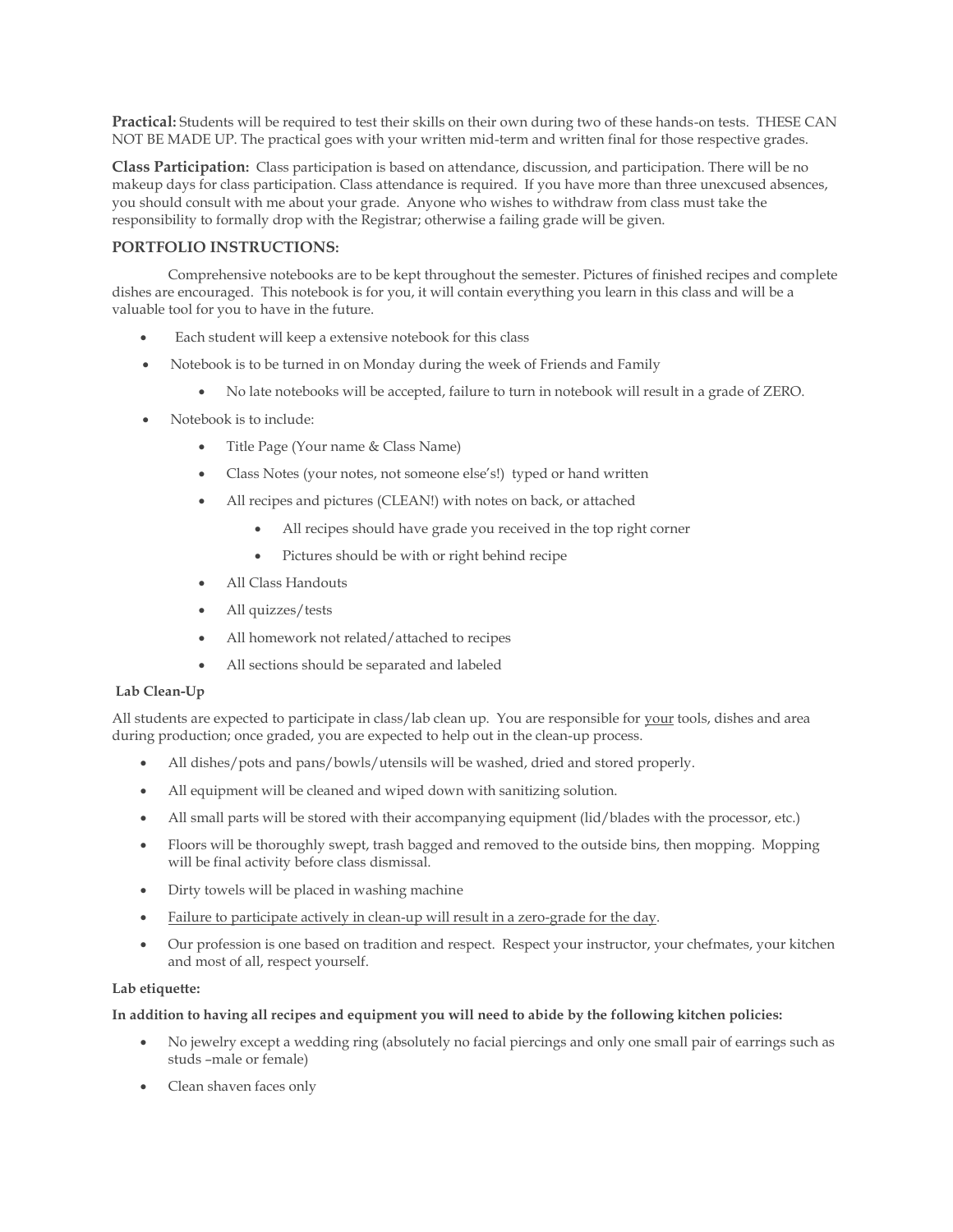- Students hair must be restrained (no pieces hanging out in front)
- No long or fake or painted finger nails
- Students top button must be buttoned in the kitchen
- Personal hygiene is a must! We work in small spaces.
- Proper shoes must be worn in the kitchen with socks. This is for safety and hygiene and is a must!

\*\*\*\*\*These are the most broken rules and the most watched for now. When you enter the kitchen each time you will wash your hands, line up in front of the pan and spice racks, present your recipes and be ready for inspection. Any student not in compliance with kitchen rules and or not ready for class will get one warning to go and correct the situation (if it can be correctly right then it should be) and if not corrected the student will be asked politely to leave the kitchen. Please be advised that this action will result in zeros for the day that CAN NOT be made up.

#### **ADA Statement**

It is the policy of Northeast Texas Community College to provide reasonable accommodations for qualified individuals who are students with disabilities. This College will adhere to all applicable federal, state and local laws, regulations and guidelines with respect to providing reasonable accommodations as required to afford equal educational opportunity. It is the student's responsibility to arrange an appointment with a College counselor to obtain a Request for Accommodations form. For more information, please refer to the Northeast Texas Community College Catalog or Student Handbook.

**Family Educational Rights And Privacy Act (Ferpa):** The Family Educational Rights and Privacy Act (FERPA) is a federal law that protects the privacy of student education records. The law applies to all schools that receive funds under an applicable program of the U.S. Department of Education. FERPA gives parents certain rights with respect to their children's educational records. These rights transfer to the student when he or she attends a school beyond the high school level. Students to whom the rights have transferred are considered "eligible students." In essence, a parent has no legal right to obtain information concerning the child's college records without the written consent of the student. In compliance with FERPA, information classified as "directory information" may be released to the general public without the written consent of the student unless the student makes a request in writing. Directory information is defined as: the student's name, permanent address and/or local address, telephone listing, dates of attendance, most recent previous education institution attended, other information including major, field of study, degrees, awards received, and participation in officially recognized activities/sports.

#### **Academic Honesty**

All forms of academic dishonesty including cheating on tests, plagiarism, collusion, and falsification of information call for discipline.

*Cheating* on tests is defined to include the following:

- Copying from another student's paper;
- Using materials during a test not authorized by the person giving the test;
- Collaborating with any other person during the test without permission;
- Knowingly obtaining, using, buying, selling, transporting, or soliciting in whole or in part the content of tests not yet administered;
- Bribing any other person to obtain tests or information about tests;
- Substituting for another student or permitting any other person to substitute for one.

*Plagiarism* is defined as the appropriation of any person's work and the unacknowledged incorporation of that work in one's own work offered for credit.